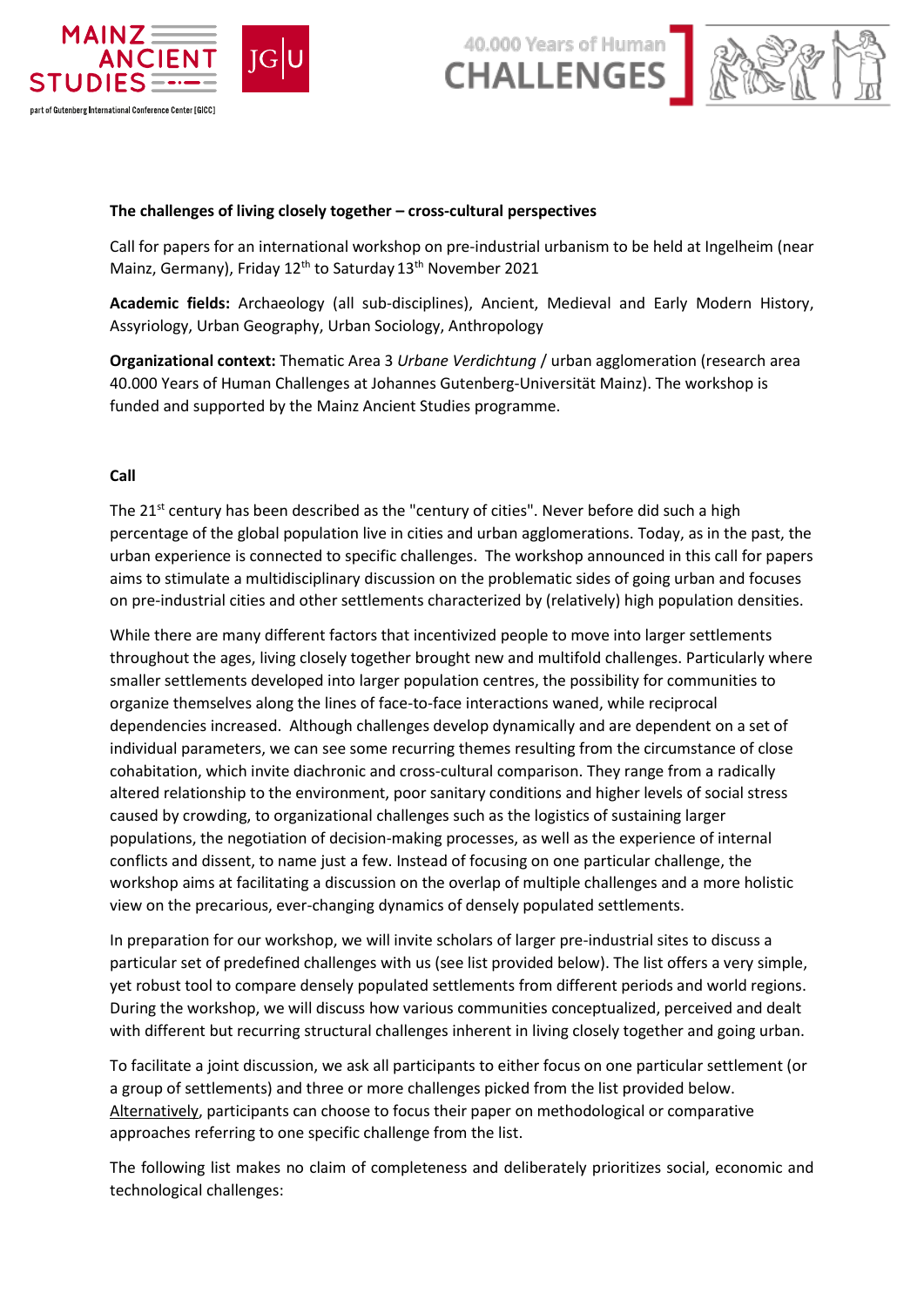

- part of Gutenberg International Conference Center [GICC]
	- *1. Supplying the many* (food, drinking water, construction materials etc.)
	- *2. Dealing with waste* (waste disposal, sewage)
	- *3. Negotiating decisions* (e.g. with regard to urban planning, urban expansion, the socio-spatial organization of built-up areas, distribution of urban functions etc.)

40.000 Years of Human

**CHALLENGES** 

- *4. Organizing production and exchange* (ensuring the production and distribution of every day necessities and other goods, markets as physical places and institutions, etc.)
- *5. Coping with the other (-ed)* (religious minorities, deviant groups, outsiders)
- *6. Structuring mobility and access to communal infrastructure* (transport infrastructure, street network, accessibility of ritual infrastructure, public baths, gendered spaces, etc.)
- *7. Coping with catastrophic events* (e.g. natural disasters, fire accidents, pandemic disease, warfare)
- *8. Regulating conflicts – containing violence – maintaining peace* (settlements as conflict zones, cities as violent actors, the role of violent factions within settlements, construction of fortifications)
- *9. Creating, maintaining, and contesting social institutions* (legitimization and visualization of power relations, social norms, etc.)
- *10. Coping with socio-economic inequalities* (resisting socio-economic marginalization, channeling economic resources, legitimization of socio-economic inequalities)

We encourage archaeologists of all sub-disciplines as well as historians and urban geographers to submit abstracts. Contributions of researchers from other disciplines devoted to pre-industrial cities are also welcome, as are papers focusing on challenges connected to modern or present-day urbanism, given the potential for contextualizing and broadening our perspective. Moreover, we would be glad to include the perspective of researchers dealing with larger permanent settlements not defined as cities, e.g. larger prehistoric village communities.

## **Proposals for papers must be sent to:** ppasieka@uni-mainz.de

# Deadline for the submission of paper proposals: Monday 1<sup>st</sup> March 2021

## **Paper proposers must include the following information:**

- Title of the proposed paper
- Name, affiliation, postal address and email of the proposer(s)
- A short abstract (c. 200 words)
- The name(s) of the settlement(s) *or* challenge (in case of a methodological paper) the proposed paper addresses
- For papers based on specific settlement(s): choice of three or more challenges from the list above must be included in the proposal
- The world region the paper focuses on (e.g. Western Asia, North Africa, Mesoamerica, Cyprus, etc.)
- The period, the paper focuses on (e.g.  $4<sup>th</sup>$  Millennium BC, the 17<sup>th</sup> century AD, etc.)

## **Paper proposers should note the following:**

- The organizers will arrange accommodation for invited speakers. Travel costs will be covered for as well.
- The organizers will inform the paper proposers by April 2021 about the outcome of their applications and issue a preliminary program.